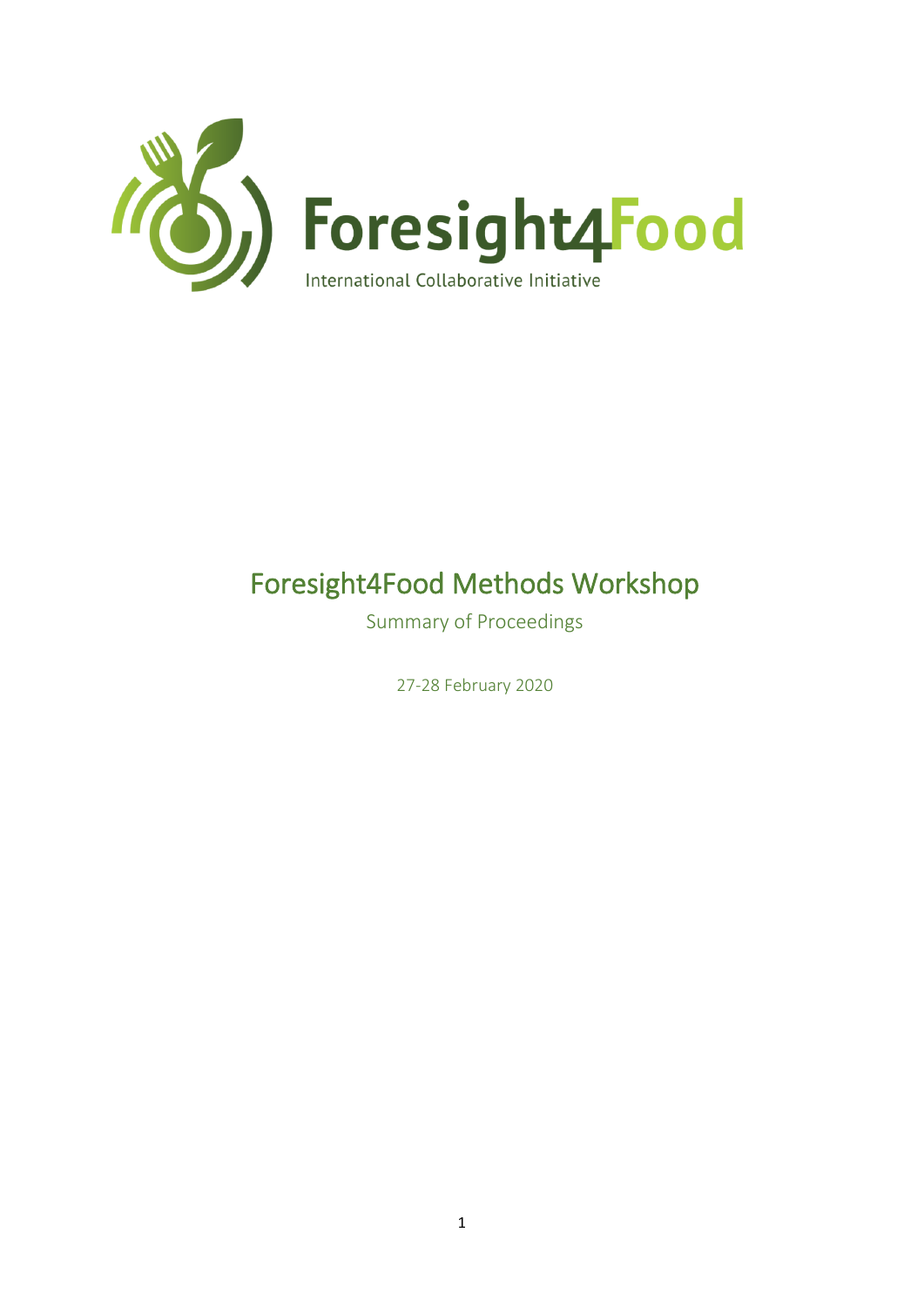# Key Messages

The Foresight4Food Methods Workshop 2020 focused on understanding the relationship between food systems foresight approaches and governance processes and developing recommendations for improving the policy impact of foresight exercises. The event resulted in the following key messages for the Foresight4Food Initiative and the Community of Practice (CoP) in terms of best practice and activities related to the Food Summit 2021.

### Key Messages

- There is increasing recognition that more food foresight work is needed at national and regional levels.
- There is a rich plurality of conceptualizations, definitions, and processes within the food foresight community. However, there is not a method of exchange and communication within and between the Community of Practice (CoP).
- Food systems foresight is fast becoming a crowded and competitive field where Foresight4Food will need to find its niche or develop a useful method of coordination and/or consolidation.
- Through the Foresight4Food Initiative, the CoP can potentially tackle issues that may be beyond individual institutional remits and respond to current and oncoming food systems foresight challenges.
- The Food Summit 2021 will be useful in aligning different foresight exercises and initiating new ones to fill research gaps and respond to food foresight needs at national scales.

### Potential Contributions of Foresight4Food for Food Summit 2021

- Supporting an understanding of the contexts, perspectives, roles, and activities of the community of practice members.
- Conducting a meaningful synthesis of food systems foresight work.
- Developing and coordinating national and regional level food foresight exercises with expert input from the CoP.
- Developing national and regional level experimental platforms (labs) to explore innovation in food systems foresight.

### Next Steps for the Foresight4Food Initiative

- Define the boundaries and niche for Foresight4Food given the currently crowded and competitive space in food systems foresight. F4F could be a space for cooperation and coordination across different initiatives to enhance the impact that foresight methods could have in governance processes.
- Design and structure the Initiative's current manifestation to respond to existing funding processes.
- Position the Foresight4Food Initiative to strategically explore innovative and potentially controversial themes in food systems foresight.
- Enriching the Foresight4Food website and resource dashboard to support the CoP through providing thematic packages of knowledge, tool kits, etc.
- Providing a mechanism for collective exchanges in different themes, e.g. to encourage understanding of existing techniques

### Next Steps for the Foresight4Food Community of Practice

- Visioning a direction of travel for the future of food systems and identifying the role of the CoP within it
- Developing mechanisms to foster the next generation of foresight workers
- Developing a 'best practice' guide for foresight exercises in terms of methodology, impact, communication, and usefulness in different contexts
- Exploring innovative forms of capacity building for doers as well as foresight users with institutions across scales and sectors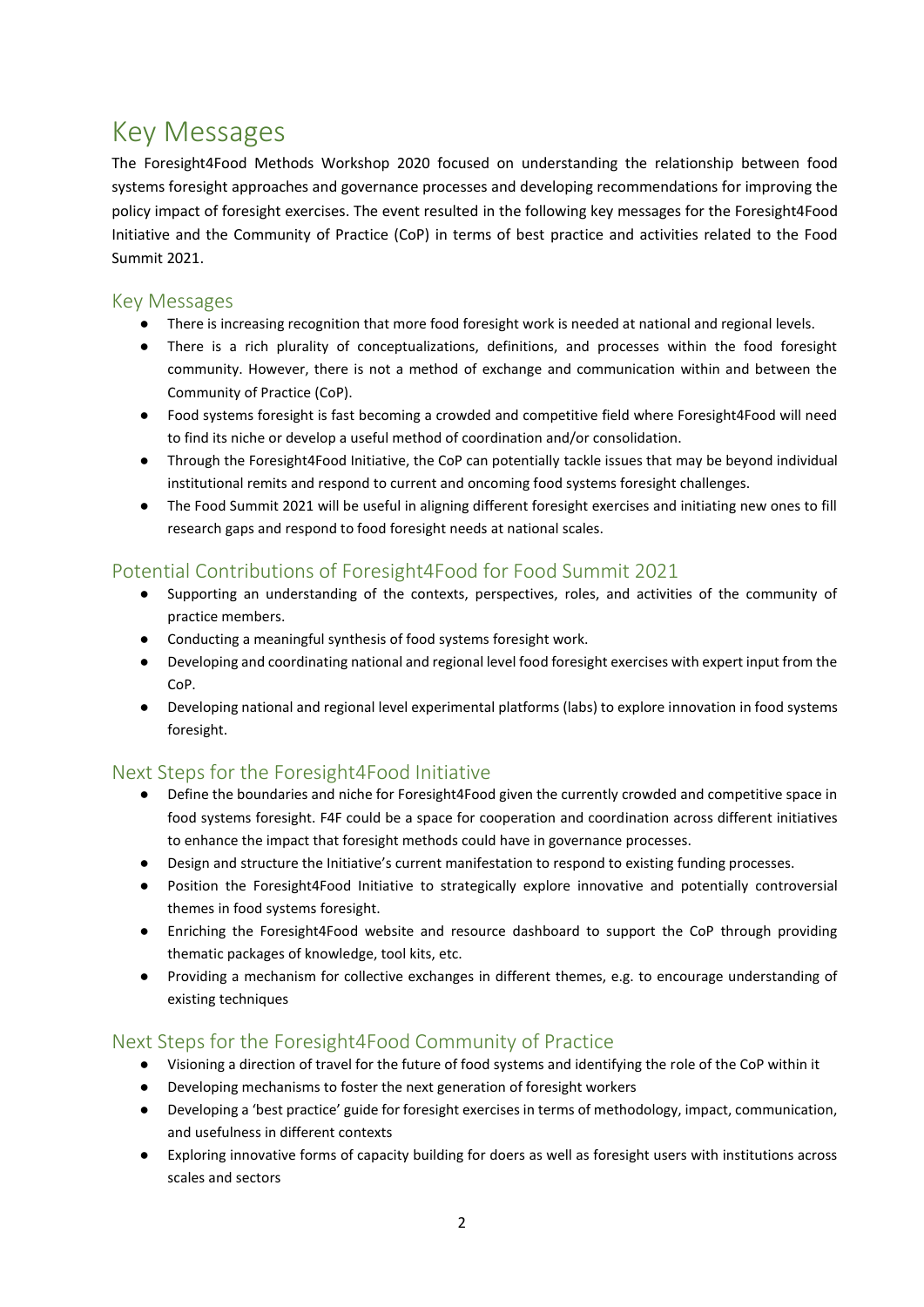# Introduction and Context

The Foresight4Food Initiative was conceived by over forty key science institutions, international agencies, leading research institutes, food systems platforms and development organisations who participated in scoping meetings in Oxford in 2017 and in Montpellier in 2018. The Initiative was developed in response to the need to strengthen local, national and global capabilities to develop and use food systems foresight and scenario analysis, and the need to better link science and modelling with processes of stakeholder dialogue and decision making.

Foresight4Food aims to help policy makers and food system practitioners better understand possible future scenarios, based on combining trend analysis, assessment of critical uncertainties and understanding nonlinear systems relations. It seeks to enhance the necessary capabilities for engaging actors in exploring how plausible futures might unfold and for assessing scenarios to achieve alternative food system outcomes.

To support this, Foresight4Food works to connect quantitative modelling and qualitative foresight processes based around a food system framework and a coherent foresight approach in ways that meet user needs and ensure policy relevance. It works across international agencies, research institutes and the private sector and on issues affecting both the global south and the global north.

The Methods Exchange Workshop emerged directly from the outcomes of the Montpellier meeting of 2018. It brings together three of our key areas of focus, i.e. engagement with our community of practice, developing a deeper understanding of food systems foresight, and catalysing new work on knowledge gaps and emerging issues. The workshop primarily aimed at examining the methods used in food systems foresight initiatives together with the role of foresight in wider governance and decision-making processes to explore the need for innovation and new approaches.

For this purpose, the workshop collaborated with the RE-IMAGINE project, which investigates how policy makers, businesses, civil society, community groups and individual citizens are imagining and steering towards desired climate futures, focusing on the role of foresight as a decision-making tool in devising current and future climate policies. RE-IMAGINE is led by the Utrecht University, Wageningen University & Research, Oxford University and the CGIAR Research Program on Climate Change, Agriculture and Food Security (CCAFS) Scenarios Project, and is funded by the BNP Paribas Foundation.

The workshop's activities were geared towards identifying the key next steps in the space of food systems foresight methods for the Foresight4Food Initiative and the Community of Practice. These activities were explored in the context of potential contributions to the Food Summit 2021 and the strategic directions of the Initiative.

# Anticipatory Governance of Food Systems Transformation

Effective governance is a challenge in the current ever-changing environment driven by complex sets of interacting drivers. Increasingly, the governance challenge is about anticipating, imagining, and governing the future, in which foresight processes form an essential component. While foresight is not directly connected to policy panning, foresight exercises are often encouraged by policymakers to make policy more problem oriented. However, this may be viewed as a way for policymakers to deflect potentially contested decisions. Given that future scenarios may not always be considered policy-relevant, or address governance-related drivers, it becomes necessary to see how foresight can contribute to relevant futures.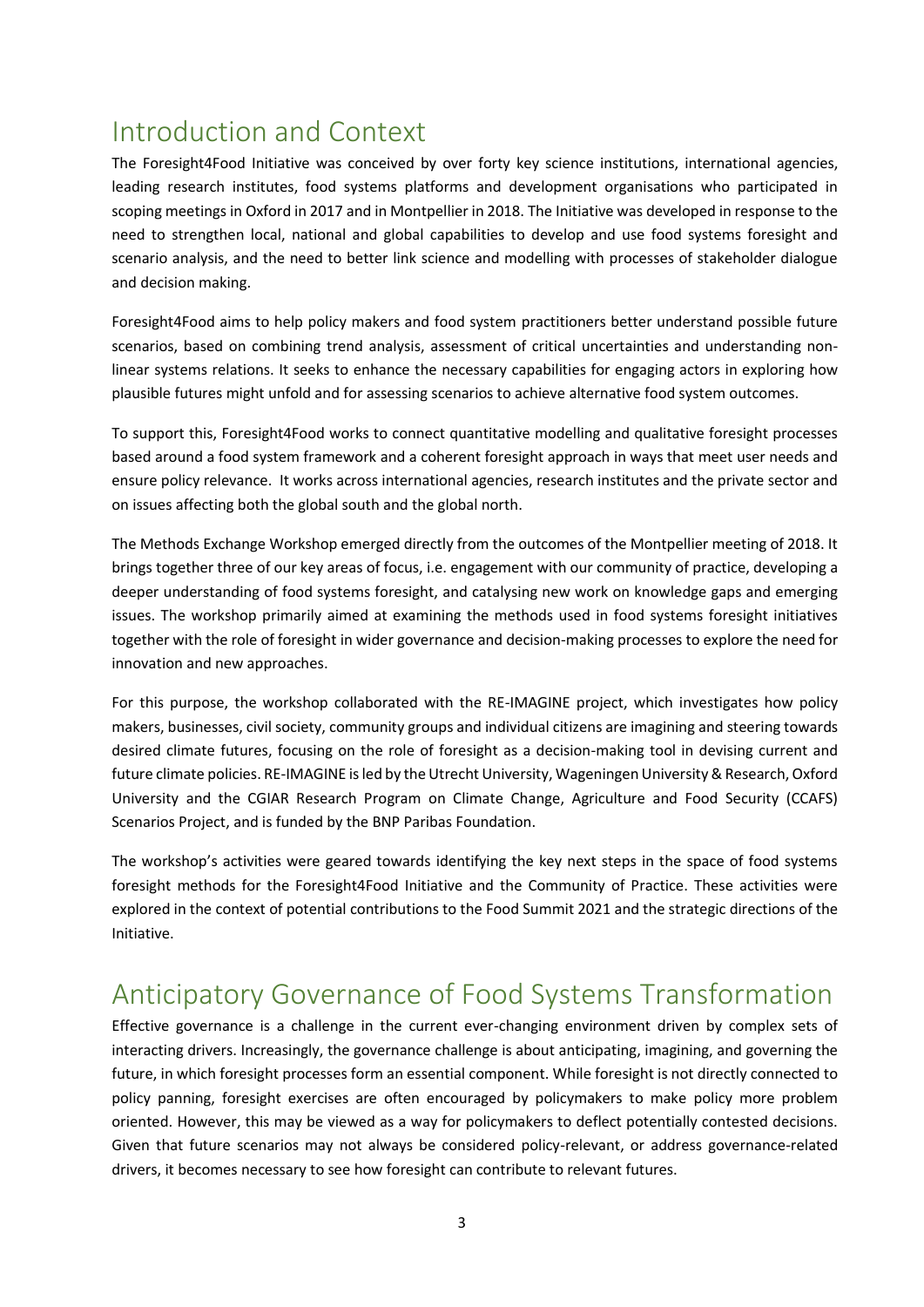The realm of 'future' studies has become increasingly interdisciplinary in the past few years. There is, however, a lack of research into the anticipatory steering effects of foresight in decision-making processes. The notion of anticipatory governance has been used as a conceptual hook to study foresight as part of anticipatory governance. By anticipatory governance we mean the evolution of steering mechanisms in the present to imagine, assess, adapt to and/or shape uncertain (climate) futures. For the purposes of the methods workshop, the key emerging questions in this area are:

- What methods, tools and processes are proposed to explore the future?
- What are the ultimate aims for engaging with the future?
- Why is a foresight processes undertaken within the governance process?
- How is the future conceptualized in these diverse processes?
- How does this impact on policy choices in the present?

The academic paper under development (Muiderman, K., Gupta, A., Vervoort, J. and Biermann, F., under review) demonstrates that there are diverse understandings of anticipatory governance, with differing in terms of (a) their conceptions of the future, (b) the tools and methods proposed to engage with the future, (c) the implications for governance and policy choices in the present, and (d) the desired ends. The framework below in Figure 1 visualizes four internally coherent narratives, 'ideal-types' that can be used to analyse foresight processes in different contexts.



Fig 1: Analytical Framework on Anticipatory Governance: ideal-types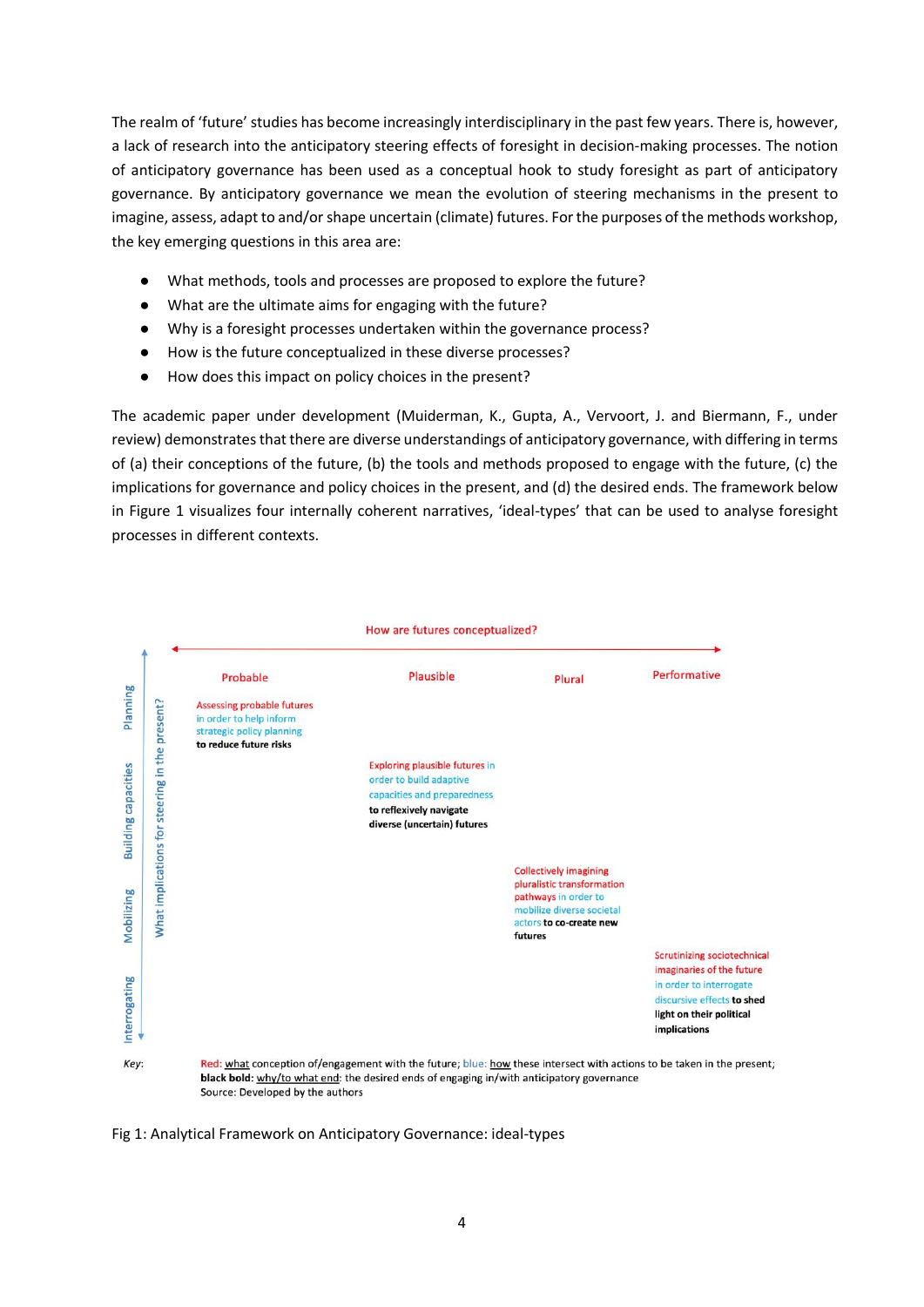The paper also shows that while some methods and tools align with certain approaches, other methods and tools are used within multiple approaches, yet having diverse implications for policy action in the present. Thus, the way in which these methods are employed matters for policy choices in the present. In this way, despite the lack of a 'direct' connection of foresight with policy making, foresight shapes policy and governance processes in diverse ways. It is therefore important to analyse how foresight processes steer choices in the present and how foresight can therefore be better configured with the governance processes they are meaning to inform. This results in the following framework in Figure 2 that presents the foresight space embedded within the governance space, therefore considering foresight as a governance intervention.

In order to study this in the Foresight4Food context, Figure 2 was used to direct the flow of activities during the workshop and gain feedback on the underlying concepts and the different ways futures are conceptualized.



Figure adopted from <u>Vervoort</u> & Gupta and further adjusted based on <u>Muiderman</u>, Gupta, <u>Vervoort</u> et al.; <u>Henrichs</u>, Zurek et al.; <u>Hebinck</u> et al.;<br>Wilkinson 2017; Börjeson et al. 2006; Hacket et al. 2008)

Fig 2: Purposefully designing anticipatory governance from the perspective of the user and users: making anticipation more governance-literate

#### Box 1: Methods, Tools, and Processes

The first key activity of the workshop was to address 'Box 1' in Figure 2 in a participatory way. Participants were paired and had to explain the foresight activities they were engaged in. This process started developing the matrix of methods and purposes presented in Appendix 2.

#### Box 2: Why is a foresight process undertaken

In addressing Box 2 of the framework, the participants had to identify the core purposes of the foresight process. These purposes included:

- (Scientifically) exploring drivers and links
- Supporting decision and policy making
- Communicating and awareness raising for changes
- Deliberating and mediating different interests/worldviews (through the foresight process)
- Analysing trade-offs between different options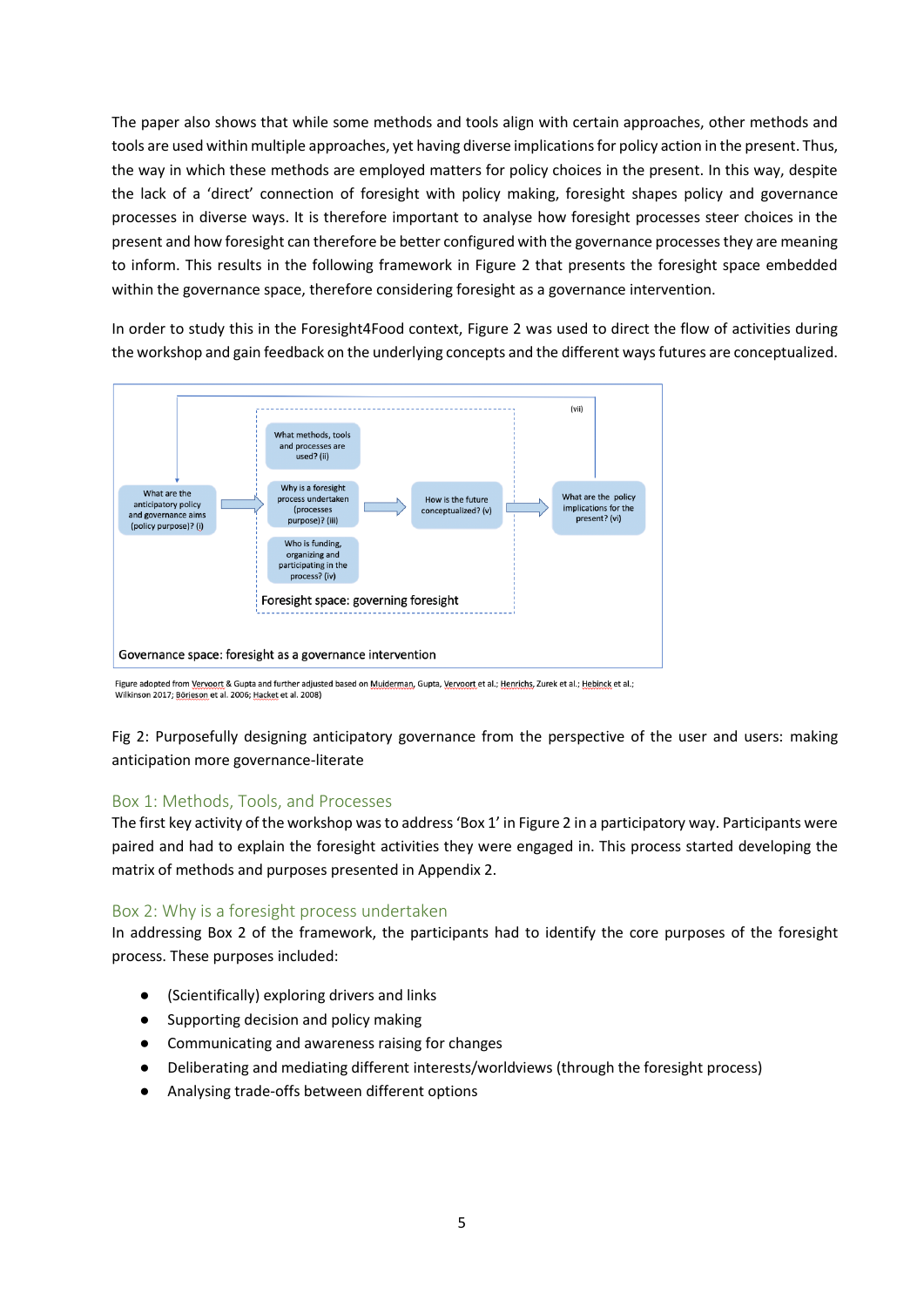#### Box 3: Funders, organizers, and participants

Box 3 involved the identification of the funding bodies mobilizing the foresight exercise, organizations involved in the organization, and those actively participating in the process. Here, it was important to explain how different organizations and institutions may be engaged at different points in the process.

#### Box 4: Conceptions of the future

This section involved a discussion of the different ways that the future can be conceived in foresight exercises. For example, multiple, probable, plural, performative, etc.

#### Box 5: Aspired policy impacts

Connected with Box 2, here the participants had to examine the policy impacts of the foresight exercise:

- Formal planning and strategy development
- Building broad-based societal preparedness and capacities
- Mobilizing diverse actors
- Interrogating political implications of future-oriented sociotechnical imaginaries

#### Box 6: Overarching aims

- Future risk reduction
- Reflexive navigation of future trajectories
- More transformative futures
- Pointing to the politics of anticipation

#### Box 7: Relationship between policy impact and purpose

This component of the framework tried to explore if and how the relationship between policy impacts and purposes can be mapped.

The activities contributed to the outcomes of a 'methods exchange' survey that had been circulated among the Foresight4Food Initiative's Community of Practice before the workshop. In combination with the workshop activities, the survey helped in testing the viability of the framework and exploring potential ways forward.

The next section summarizes some of the key findings of the workshop.

# Summary of Proceedings

The methods workshop explored the key theoretical concepts of foresight and anticipatory governance, considerations in the foresight process, and the community's contribution to the transformation of food systems. The first day of the workshop focused on exploring the foresight and governance spaces (see Figure 2) through interactive exercises and discussing different conceptions of the future. The participants filled out the boxes in the framework according to foresight exercises they had engaged in. The activity was completed by exploring policy impacts and overarching aims of foresight exercises and examining potential next steps for the F4F Initiative and the CoP.

Day 1 began with an exploration of how the Foresight4Food's framework has been trialled in different country contexts, and how these national and regional level processes have contributed to decision making. These discussions led to a few key considerations when connecting foresight and governance:

● Futures: The importance of more explicit communication of conceptualizations of the future, and consistency of use to ensuring that different futures do not get mixed up, identifying who works with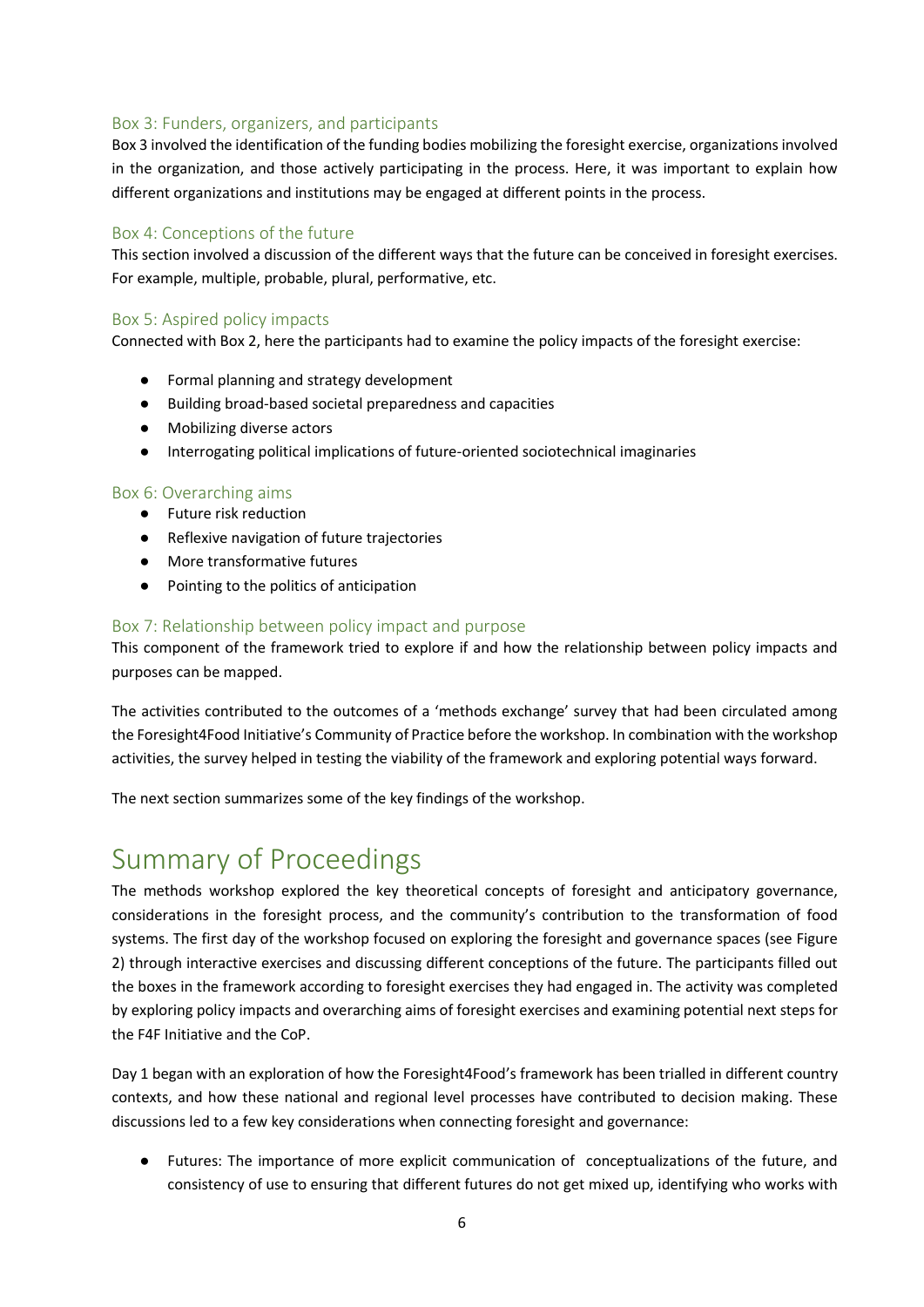which concepts of the futures at what point in the foresight and governance process, and how we might articulate different futures working with each other

- Inclusiveness: The value of including all stakeholders at the relevant stages, defining the 'user' and the 'use'.
- Ownership: Identifying who does the agenda setting and problem framing as initial actions within anticipatory governance processes
- Literacy: The differences between making policy processes more 'anticipation literate' instead of making anticipation more 'governance literate'
- Perspectives: Considering the differences between a process-oriented approach as compared to a dilemma-oriented approach and then taking a transdisciplinary approach to identify necessary stakeholders
- Practicality: Identifying the practical offers and transition pathways that can contribute to the transformation of food systems

#### Key Takeaways

The key takeaways from the discussions on foresight projects and initiatives on Day 2 can be organized as follows:

#### Methods

Projects consists of multiple work packages combining a mix of methods and tools, used in sequential/complementary ways. While some methods/tools are commonly used within a project, most often crop models, IAMs, combined with a participatory process, this does not have to be a participatory scenario process, but participation can also take place via expert panels, interviews and fuzzy cognitive mapping.

#### Participation

Projects showed a high variety of stakeholder participation, representing various sectors and interests. Interaction with clients generally starts in the early stages of the project to co-design (parts of) the project.

#### Purposes

Projects seem to be undertaken for multiple purposes, which are not necessarily explicitly mentioned in the proposals. At the same time, being clear about the purposes seems important for the rest of the foresight design, e.g. selection of methods/tools and stakeholders

#### Ultimate societal aim

While stakeholders could relate their work to all four aims mentioned in the presentation, the prevailing aims were either reducing future climate/environmental risks, or contributing to more transformative futures

#### Future

Most participants work with multiple plausible futures, some with probable futures, and a few taking plural futures as a starting point (in which plurality of perspectives about future change remain present throughout the project). Performativity of future claims/imaginaries were rarely taken central to the projects. Having multiple methods/tools in one project means that multiple conceptions of the future coincide in one project. The impact of having multiple future conceptions in one project on its outcomes is not entirely clear, as these conceptions often remain implicit. However, in some cases it is perceived to influence the methods chosen, the participants selected, and the outcomes of the foresight process. These relationships should be further explored.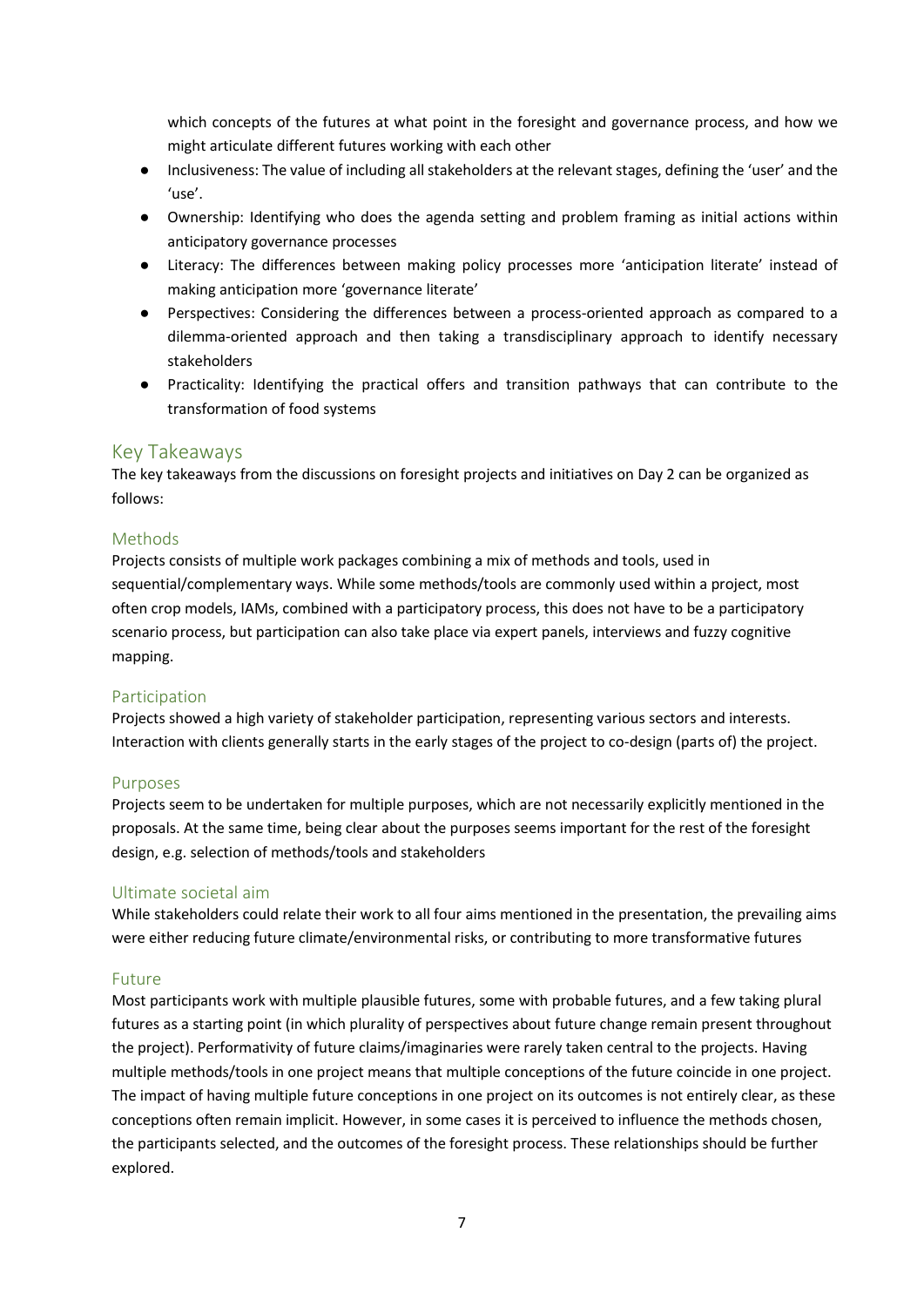#### Policy implications

The participants could relate to all four categories of implications that their work aspires to have in the present. Most prominently, foresight projects aspire to provide outcomes that allow for strategically prioritizing and planning policy action and investments. However, as projects combine multiple aims and foresight methods, a variety of policy implications co-exist. For example, strategic policy planning is often combined building capacity and preparedness to deal with diverse futures as they unfold, as well as cocreating futures more democratically, and in some instances, interrogating assumptions.

## Contributions for the Food Summit 2021

- 1. Dashboard
	- a. Supporting an understanding of who in the community is doing what in which perspectives and contexts
- 2. National Level Processes
	- a. Connecting with national agencies involved in foresight
	- b. Supporting national level processes in the lead up to the summit
	- c. Develop experimental platforms and laboratories to test transformative approaches
	- d. Running case studies at the national level, covering data rich and data poor countries
- 3. Synthesis
	- a. Combination of national level data with appropriate models
	- b. Developing new ways of examining the trade-offs and nexus between food security, nutrition, sustainability, and poverty
	- c. Examine what has been done well in the food foresight space, what has not been, and examine the impact of peripheries of food foresight activities (e.g. artists in residence)
- 4. Capacity Building
	- a. Experimenting with new forms of capacity building
	- b. Bringing in foresight agencies to contribute to processes
	- c. Innovating on how to engage those who have been historically left out of foresight processes
- 5. Strategic Positioning of the F4F Initiative
	- a. Assisting in the design of the summit and focus on keeping foresight as a backbone
	- b. Using the October 2020 AgMIP meeting to kickstart discussions around the summit
	- c. Linking into existing food foresight players
	- d. Strengthen the (early) visibility of the Initiative in the necessary networks
	- e. Exploiting the benefit of the relative freedom of the Initiative with addressing controversial and innovative ideas

#### Next Steps for the F4F CoP

- 1. Agree as a community on accepted definitions of 'impact' in this area
- 2. Agree on a set of transformative scenarios for the future of food systems
- 3. Vision a direction of travel for the food system and the CoP's role within
- 4. Examine the role of AI and digitalization in food systems
- 5. Exploring policy cycle analysis using scenarios
- 6. Exploring incentive structures to drive desirable change in food systems

Day 2 focused on identifying tangible activities going forward through four key themes: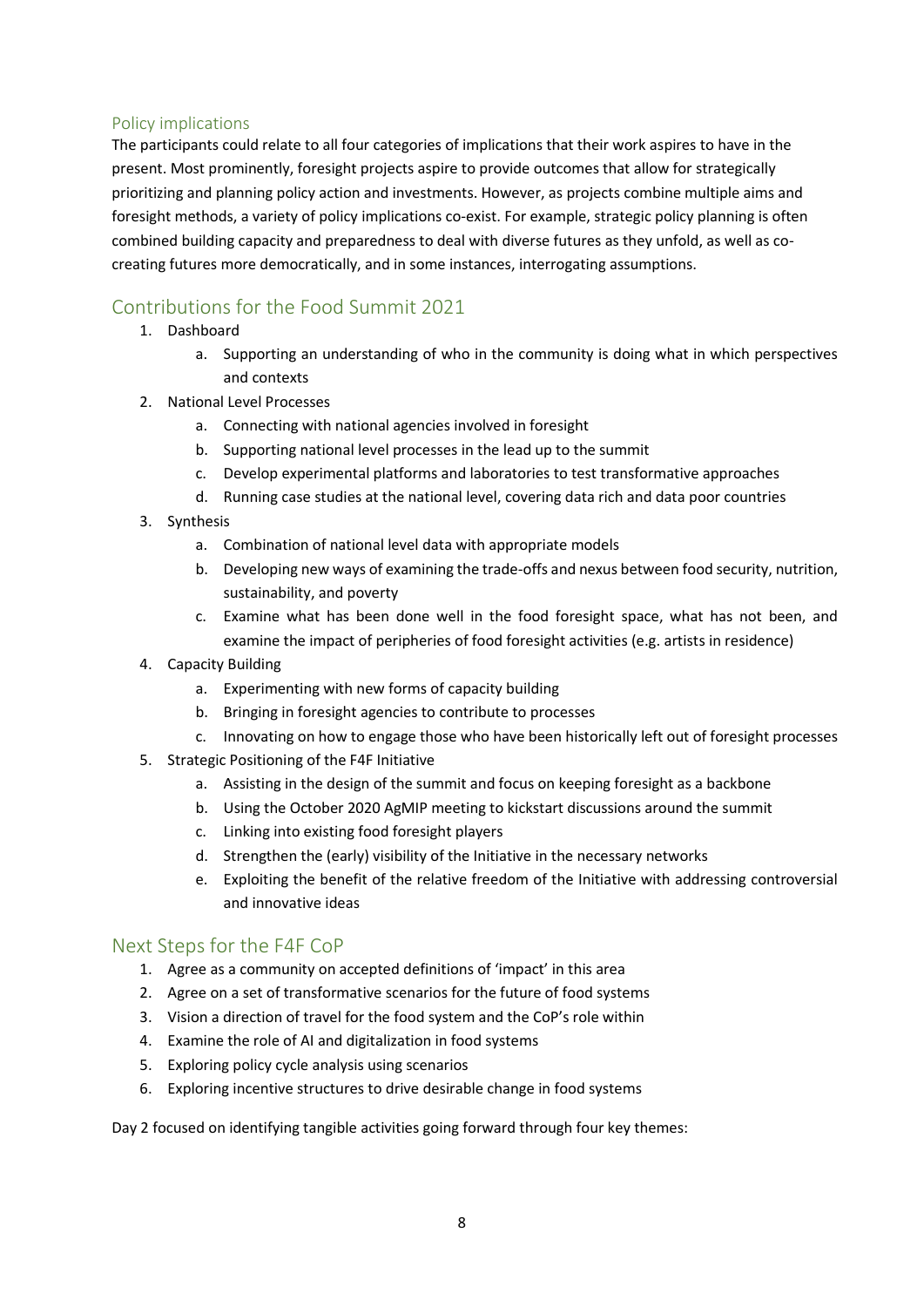### Supporting Community of Practitioners

- Co-production of a resource database
	- o Online tool on methods with various entry points (e.g. through purpose)
	- o Webinars to function as a compact knowledge packet on foresight exercises
	- o Library of foresight exercises with reflections on practice
	- o Searchable foresight studies database with tags
- Improving normative scenarios through collaborative exchange
- Fostering the next generation of foresight practitioners
- Identifying boundaries of the Foresight4Food Initiative
- Resource mobilization
	- o Joint projects focused on specific objectives
	- o Functioning as a channel of resources and opportunities
- Fostering best practice in user dialogues and transition practices
- Engaging with groups usually excluded from processes (e.g. elderly and children)
- Identifying process of measuring success, failure, and impact
- Clarifying terminologies, ontologies, and epistemologies

### Food Systems Foresight Synthesis and Analysis

- Setting boundaries for the synthesis exercise
- Establishing a criteria to evaluate foresight studies
	- o Keeping the food system at the heart of the synthesis exercise
	- $\circ$  Examining what domains and relationships have yet to be covered in food systems foresight
- Mapping relationships and potential intervention points to determine gaps for future work
- Exploring a variety of knowledge outputs to enlarge knowledge on multiple fronts
- Developing a consultative mechanism
- Crowdsourcing the synthesis resulting in a short framing paper highlighting the importance of the process
- Using the synthesis paper/knowledge product to mobilize funding for a consultative and moderation process

### Supporting Country-level Work

- Identifying how existing exercises can be built on
- Using the pillars of the summit to identify the countries to focus on
- Examining where added value can be brought in and where a unique contribution by the community can be made
- Identifying what activities donor organizations want to fund
- Acknowledge and plan for the competing spaces between food systems and foresight communities
- Identifying areas of synergies between different communities and exercises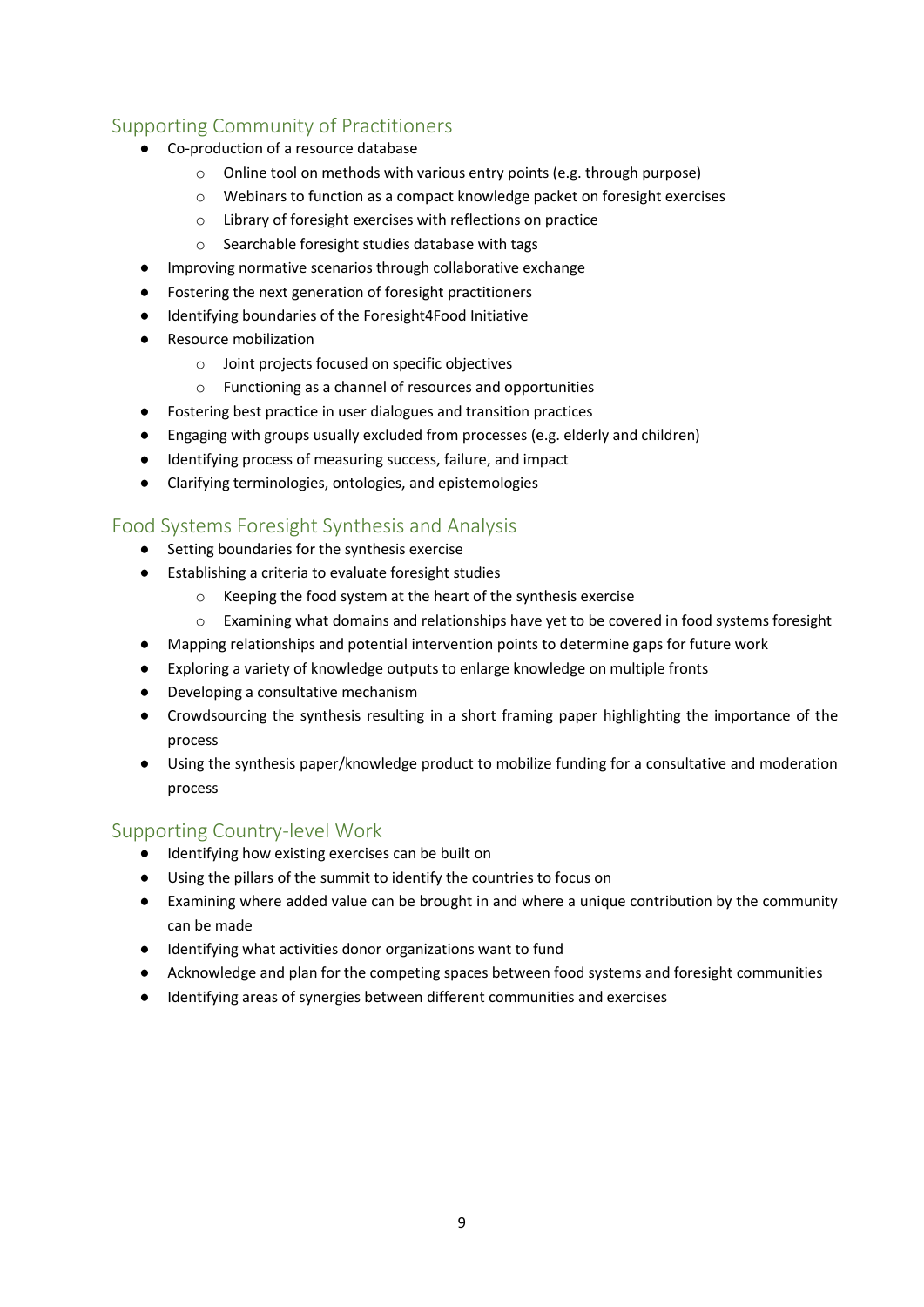# Conclusion

The ambitious set of objectives for the workshop and the complex discussions emerging from the activities highlighted the necessity and as-yet unexplored depths of the relationships between foresight methods and governance processes.

The outputs of the workshop will directly contribute to the upcoming paper submitted to the Earth System Governance Conference an additional set of journal articles being discussed (for more information, please contact Saher, Monika, or Karlijn), the resources dashboard for the Foresight4Food website, and in shaping the future direction and resource mobilization for the Initiative. The CoP was invited to engage over ideas of potential sources of funding, collaborative projects, and activities contributing to the Food Summit 2021.